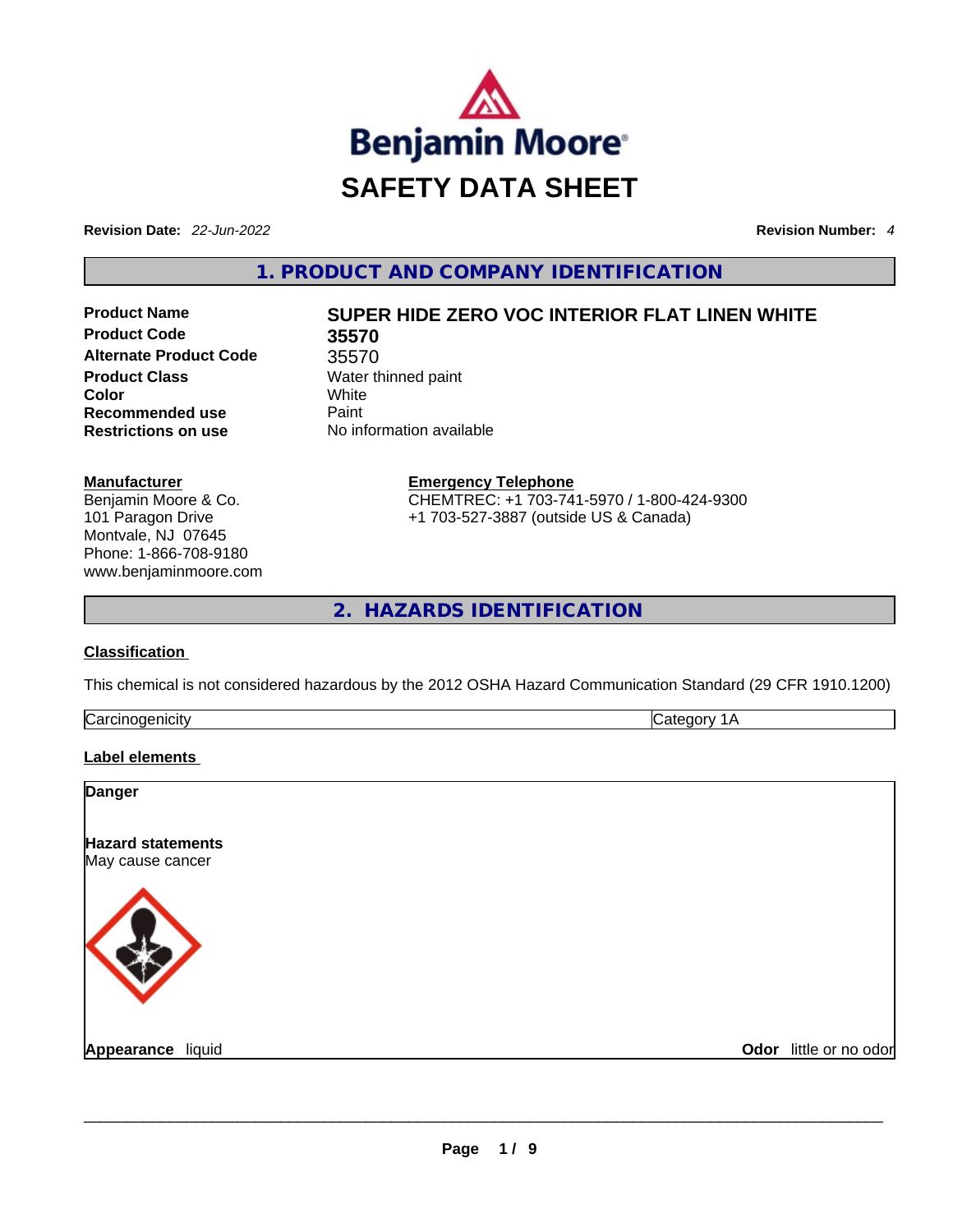## **Precautionary Statements - Prevention**

Obtain special instructions before use Do not handle until all safety precautions have been read and understood Use personal protective equipment as required

#### **Precautionary Statements - Response**

IF exposed or concerned: Get medical advice/attention

#### **Precautionary Statements - Storage**

Store locked up

#### **Precautionary Statements - Disposal**

Dispose of contents/container to an approved waste disposal plant

#### **Hazards not otherwise classified (HNOC)**

Not applicable

#### **Other information**

No information available

 **WARNING:** This product contains isothiazolinone compounds at levels of <0.1%. These substances are biocides commonly found in most paints and a variety of personal care products as a preservative. Certain individuals may be sensitive or allergic to these substances, even at low levels.

 $\_$  ,  $\_$  ,  $\_$  ,  $\_$  ,  $\_$  ,  $\_$  ,  $\_$  ,  $\_$  ,  $\_$  ,  $\_$  ,  $\_$  ,  $\_$  ,  $\_$  ,  $\_$  ,  $\_$  ,  $\_$  ,  $\_$  ,  $\_$  ,  $\_$  ,  $\_$  ,  $\_$  ,  $\_$  ,  $\_$  ,  $\_$  ,  $\_$  ,  $\_$  ,  $\_$  ,  $\_$  ,  $\_$  ,  $\_$  ,  $\_$  ,  $\_$  ,  $\_$  ,  $\_$  ,  $\_$  ,  $\_$  ,  $\_$  ,

## **3. COMPOSITION INFORMATION ON COMPONENTS**

| <b>Chemical name</b> | CAS No.    | Weight-%    |
|----------------------|------------|-------------|
| Limestone            | 1317-65-3  | $15 - 20$   |
| Titanium dioxide     | 13463-67-7 | $5 - 10$    |
| Kaolin, calcined     | 92704-41-1 | $5 - 10$    |
| Diatomaceous earth   | 61790-53-2 | - 5         |
| Silica, crystalline  | 14808-60-7 | $0.1 - 0.5$ |

|                                                  | 4. FIRST AID MEASURES                                                                                    |
|--------------------------------------------------|----------------------------------------------------------------------------------------------------------|
| <b>General Advice</b>                            | No hazards which require special first aid measures.                                                     |
| <b>Eye Contact</b>                               | Rinse thoroughly with plenty of water for at least 15 minutes and consult a<br>physician.                |
| <b>Skin Contact</b>                              | Wash off immediately with soap and plenty of water while removing all<br>contaminated clothes and shoes. |
| <b>Inhalation</b>                                | Move to fresh air. If symptoms persist, call a physician.                                                |
| Ingestion                                        | Clean mouth with water and afterwards drink plenty of water. Consult a physician if<br>necessary.        |
| <b>Most Important</b><br><b>Symptoms/Effects</b> | None known.                                                                                              |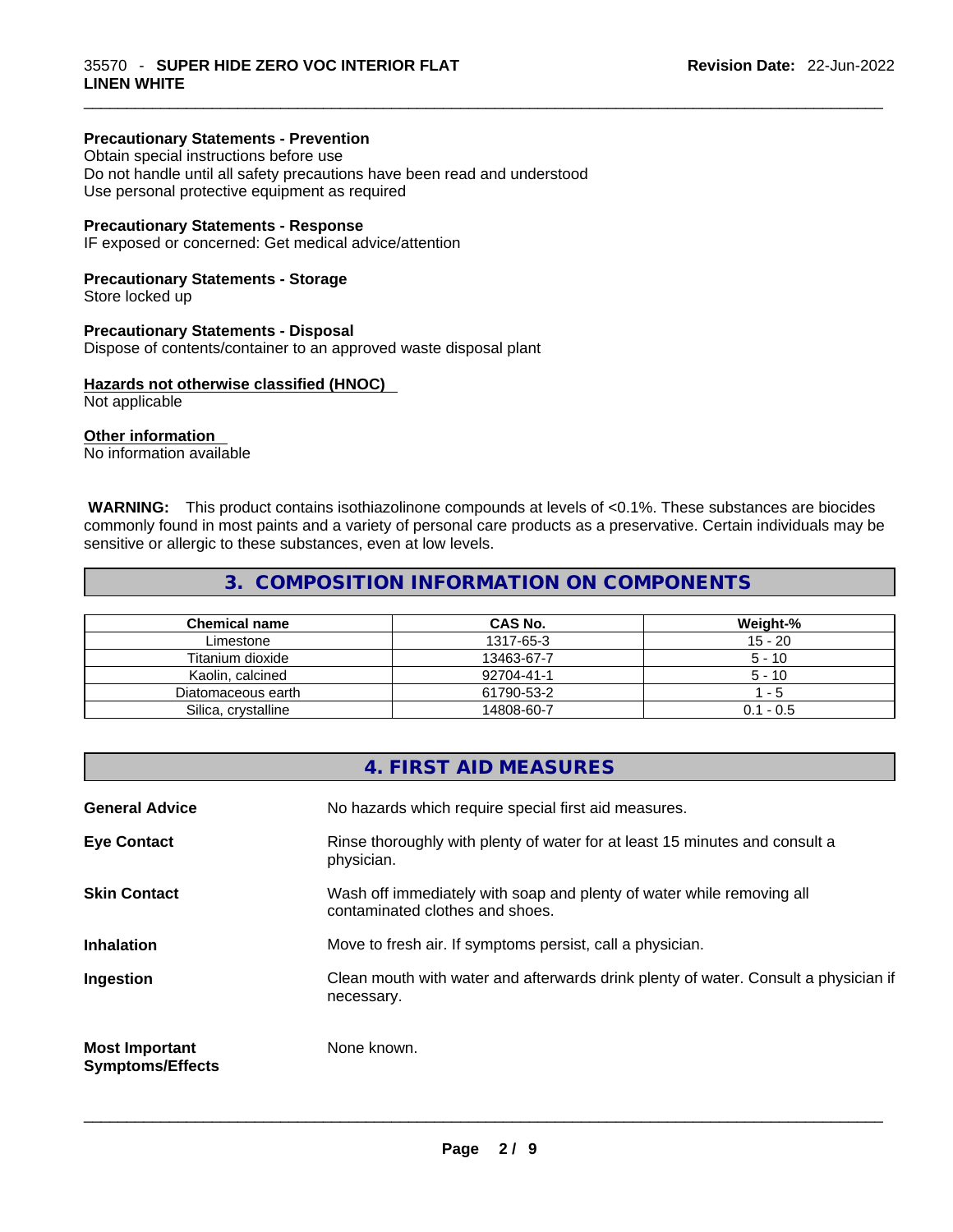|                                                                                  | <b>Notes To Physician</b>                                     | Treat symptomatically.                                                                                                                       |                                                |  |                                                          |
|----------------------------------------------------------------------------------|---------------------------------------------------------------|----------------------------------------------------------------------------------------------------------------------------------------------|------------------------------------------------|--|----------------------------------------------------------|
|                                                                                  |                                                               |                                                                                                                                              | 5. FIRE-FIGHTING MEASURES                      |  |                                                          |
|                                                                                  | <b>Suitable Extinguishing Media</b>                           |                                                                                                                                              | circumstances and the surrounding environment. |  | Use extinguishing measures that are appropriate to local |
| Protective equipment and precautions for firefighters                            |                                                               | As in any fire, wear self-contained breathing apparatus<br>pressure-demand, MSHA/NIOSH (approved or equivalent)<br>and full protective gear. |                                                |  |                                                          |
| <b>Specific Hazards Arising From The Chemical</b>                                |                                                               | Closed containers may rupture if exposed to fire or<br>extreme heat.                                                                         |                                                |  |                                                          |
| <b>Sensitivity to mechanical impact</b>                                          |                                                               | No                                                                                                                                           |                                                |  |                                                          |
| Sensitivity to static discharge                                                  |                                                               | No.                                                                                                                                          |                                                |  |                                                          |
| <b>Flash Point Data</b><br>Flash point (°F)<br>Flash Point (°C)<br><b>Method</b> |                                                               | Not applicable<br>Not applicable<br>Not applicable                                                                                           |                                                |  |                                                          |
|                                                                                  | <b>Flammability Limits In Air</b>                             |                                                                                                                                              |                                                |  |                                                          |
|                                                                                  | Lower flammability limit:<br><b>Upper flammability limit:</b> |                                                                                                                                              | Not applicable<br>Not applicable               |  |                                                          |
| <b>NFPA</b>                                                                      | Health: 1                                                     | <b>Flammability: 0</b>                                                                                                                       | <b>Instability: 0</b>                          |  | <b>Special: Not Applicable</b>                           |
| <b>NFPA Legend</b><br>0 - Not Hazardous<br>1 - Slightly                          |                                                               |                                                                                                                                              |                                                |  |                                                          |

 $\_$  ,  $\_$  ,  $\_$  ,  $\_$  ,  $\_$  ,  $\_$  ,  $\_$  ,  $\_$  ,  $\_$  ,  $\_$  ,  $\_$  ,  $\_$  ,  $\_$  ,  $\_$  ,  $\_$  ,  $\_$  ,  $\_$  ,  $\_$  ,  $\_$  ,  $\_$  ,  $\_$  ,  $\_$  ,  $\_$  ,  $\_$  ,  $\_$  ,  $\_$  ,  $\_$  ,  $\_$  ,  $\_$  ,  $\_$  ,  $\_$  ,  $\_$  ,  $\_$  ,  $\_$  ,  $\_$  ,  $\_$  ,  $\_$  ,

- 2 Moderate
- 3 High
- 

4 - Severe

*The ratings assigned are only suggested ratings, the contractor/employer has ultimate responsibilities for NFPA ratings where this system is used.* 

*Additional information regarding the NFPA rating system is available from the National Fire Protection Agency (NFPA) at www.nfpa.org.* 

# **6. ACCIDENTAL RELEASE MEASURES**

| <b>Personal Precautions</b>      | Avoid contact with skin, eyes and clothing. Ensure adequate ventilation.                             |
|----------------------------------|------------------------------------------------------------------------------------------------------|
| <b>Other Information</b>         | Prevent further leakage or spillage if safe to do so.                                                |
| <b>Environmental precautions</b> | See Section 12 for additional Ecological Information.                                                |
| <b>Methods for Cleaning Up</b>   | Soak up with inert absorbent material. Sweep up and shovel into suitable<br>containers for disposal. |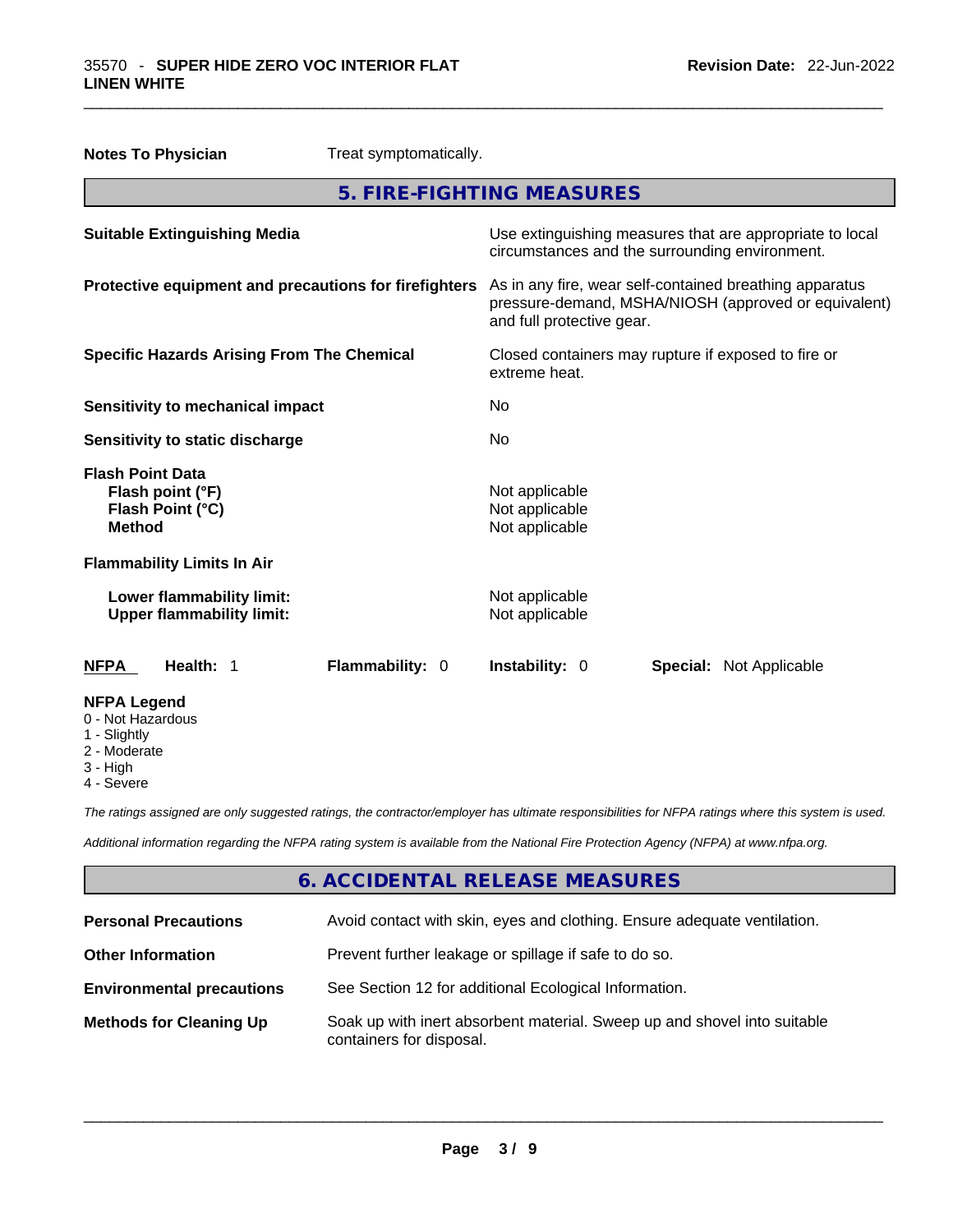|                               | 7. HANDLING AND STORAGE                                                                                                                                                          |
|-------------------------------|----------------------------------------------------------------------------------------------------------------------------------------------------------------------------------|
| <b>Handling</b>               | Avoid contact with skin, eyes and clothing. Avoid breathing vapors, spray mists or<br>sanding dust. In case of insufficient ventilation, wear suitable respiratory<br>equipment. |
| <b>Storage</b>                | Keep container tightly closed. Keep out of the reach of children.                                                                                                                |
| <b>Incompatible Materials</b> | No information available                                                                                                                                                         |

**8. EXPOSURE CONTROLS/PERSONAL PROTECTION** 

## **Exposure Limits**

| <b>Chemical name</b> | <b>ACGIH TLV</b>                        | <b>OSHA PEL</b>                                        |
|----------------------|-----------------------------------------|--------------------------------------------------------|
| Limestone            | N/E                                     | 15 mg/m <sup>3</sup> - TWA                             |
|                      |                                         | $5 \text{ mg/m}^3$ - TWA                               |
| Titanium dioxide     | TWA: $10 \text{ mg/m}^3$                | 15 mg/m $3$ - TWA                                      |
| Diatomaceous earth   | N/E                                     |                                                        |
|                      |                                         | 20 mppcf - TWA                                         |
| Silica, crystalline  | TWA: 0.025 mg/m <sup>3</sup> respirable | 50 $\mu$ g/m <sup>3</sup> - TWA Respirable crystalline |
|                      | particulate matter                      | silica 50 $\mu$ g/m <sup>3</sup> - TWA                 |
|                      |                                         |                                                        |

#### **Legend**

ACGIH - American Conference of Governmental Industrial Hygienists Exposure Limits OSHA - Occupational Safety & Health Administration Exposure Limits N/E - Not Established

| <b>Engineering Measures</b>          | Ensure adequate ventilation, especially in confined areas.                                                                          |  |  |
|--------------------------------------|-------------------------------------------------------------------------------------------------------------------------------------|--|--|
| <b>Personal Protective Equipment</b> |                                                                                                                                     |  |  |
| <b>Eye/Face Protection</b>           | Safety glasses with side-shields.                                                                                                   |  |  |
| <b>Skin Protection</b>               | Protective gloves and impervious clothing.                                                                                          |  |  |
| <b>Respiratory Protection</b>        | In case of insufficient ventilation wear suitable respiratory equipment.                                                            |  |  |
| <b>Hygiene Measures</b>              | Avoid contact with skin, eyes and clothing. Remove and wash contaminated<br>clothing before re-use. Wash thoroughly after handling. |  |  |

# **9. PHYSICAL AND CHEMICAL PROPERTIES**

| Appearance              | liquid                   |  |
|-------------------------|--------------------------|--|
| Odor                    | little or no odor        |  |
| <b>Odor Threshold</b>   | No information available |  |
| Density (Ibs/gal)       | $10.9 - 11.3$            |  |
| <b>Specific Gravity</b> | $1.30 - 1.35$            |  |
| рH                      | No information available |  |
| <b>Viscosity (cps)</b>  | No information available |  |
| Solubility(ies)         | No information available |  |
| <b>Water solubility</b> | No information available |  |
| <b>Evaporation Rate</b> | No information available |  |
| Vapor pressure          | No information available |  |
|                         |                          |  |
|                         |                          |  |
|                         |                          |  |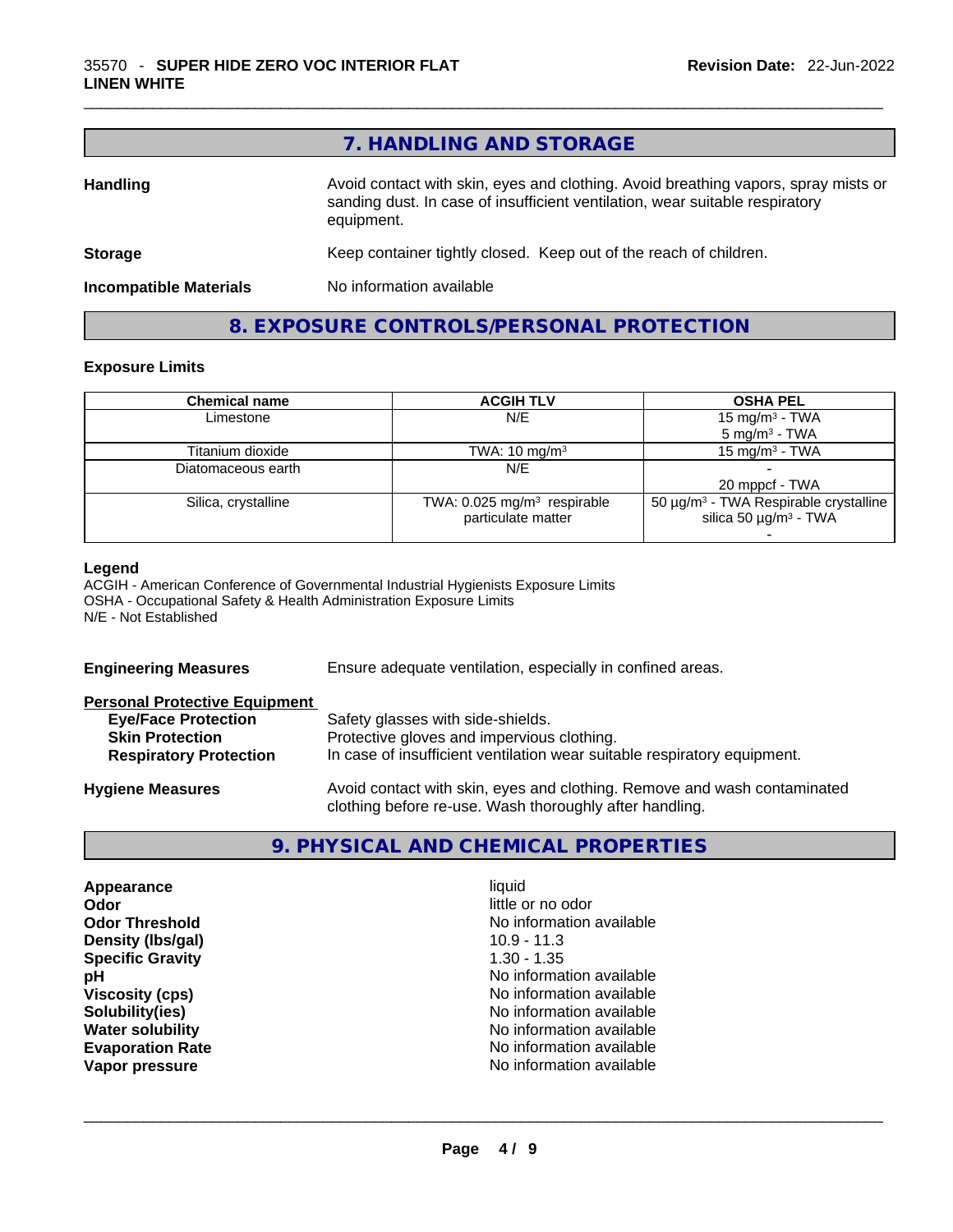| Vapor density<br>Wt. % Solids        | No information available<br>$45 - 55$ |
|--------------------------------------|---------------------------------------|
| Vol. % Solids                        | $25 - 35$                             |
| Wt. % Volatiles                      | $45 - 55$                             |
| Vol. % Volatiles                     | $65 - 75$                             |
| VOC Regulatory Limit (g/L)           | < 5                                   |
| <b>Boiling Point (°F)</b>            | 212                                   |
| <b>Boiling Point (°C)</b>            | 100                                   |
| Freezing point (°F)                  | 32                                    |
| <b>Freezing Point (°C)</b>           | 0                                     |
| Flash point (°F)                     | Not applicable                        |
| Flash Point (°C)                     | Not applicable                        |
| <b>Method</b>                        | Not applicable                        |
| Flammability (solid, gas)            | Not applicable                        |
| <b>Upper flammability limit:</b>     | Not applicable                        |
| Lower flammability limit:            | Not applicable                        |
| <b>Autoignition Temperature (°F)</b> | No information available              |
| <b>Autoignition Temperature (°C)</b> | No information available              |
| Decomposition Temperature (°F)       | No information available              |
| Decomposition Temperature (°C)       | No information available              |
| <b>Partition coefficient</b>         | No information available              |

# **No information available 45 - 55 Not applicable Not applicable** Not applicable **Flammability (solid, gas)** Not applicable **Not applicable Not applicable No information available No information available No information available No information available No information available**

 $\_$  ,  $\_$  ,  $\_$  ,  $\_$  ,  $\_$  ,  $\_$  ,  $\_$  ,  $\_$  ,  $\_$  ,  $\_$  ,  $\_$  ,  $\_$  ,  $\_$  ,  $\_$  ,  $\_$  ,  $\_$  ,  $\_$  ,  $\_$  ,  $\_$  ,  $\_$  ,  $\_$  ,  $\_$  ,  $\_$  ,  $\_$  ,  $\_$  ,  $\_$  ,  $\_$  ,  $\_$  ,  $\_$  ,  $\_$  ,  $\_$  ,  $\_$  ,  $\_$  ,  $\_$  ,  $\_$  ,  $\_$  ,  $\_$  ,

# **10. STABILITY AND REACTIVITY**

| <b>Reactivity</b>                         | Not Applicable                           |
|-------------------------------------------|------------------------------------------|
| <b>Chemical Stability</b>                 | Stable under normal conditions.          |
| <b>Conditions to avoid</b>                | Prevent from freezing.                   |
| <b>Incompatible Materials</b>             | No materials to be especially mentioned. |
| <b>Hazardous Decomposition Products</b>   | None under normal use.                   |
| <b>Possibility of hazardous reactions</b> | None under normal conditions of use.     |

# **11. TOXICOLOGICAL INFORMATION**

|--|--|

# **Information on likely routes of exposure**

**Principal Routes of Exposure** Eye contact, skin contact and inhalation.

**Acute Toxicity** 

**Product Information** No information available

# **Symptoms related to the physical,chemical and toxicological characteristics**

**Symptoms** No information available **Note that the set of the set of the set of the set of the set of the set of the set of the set of the set of the set of the set of the set of the set of the set of the set of the set of**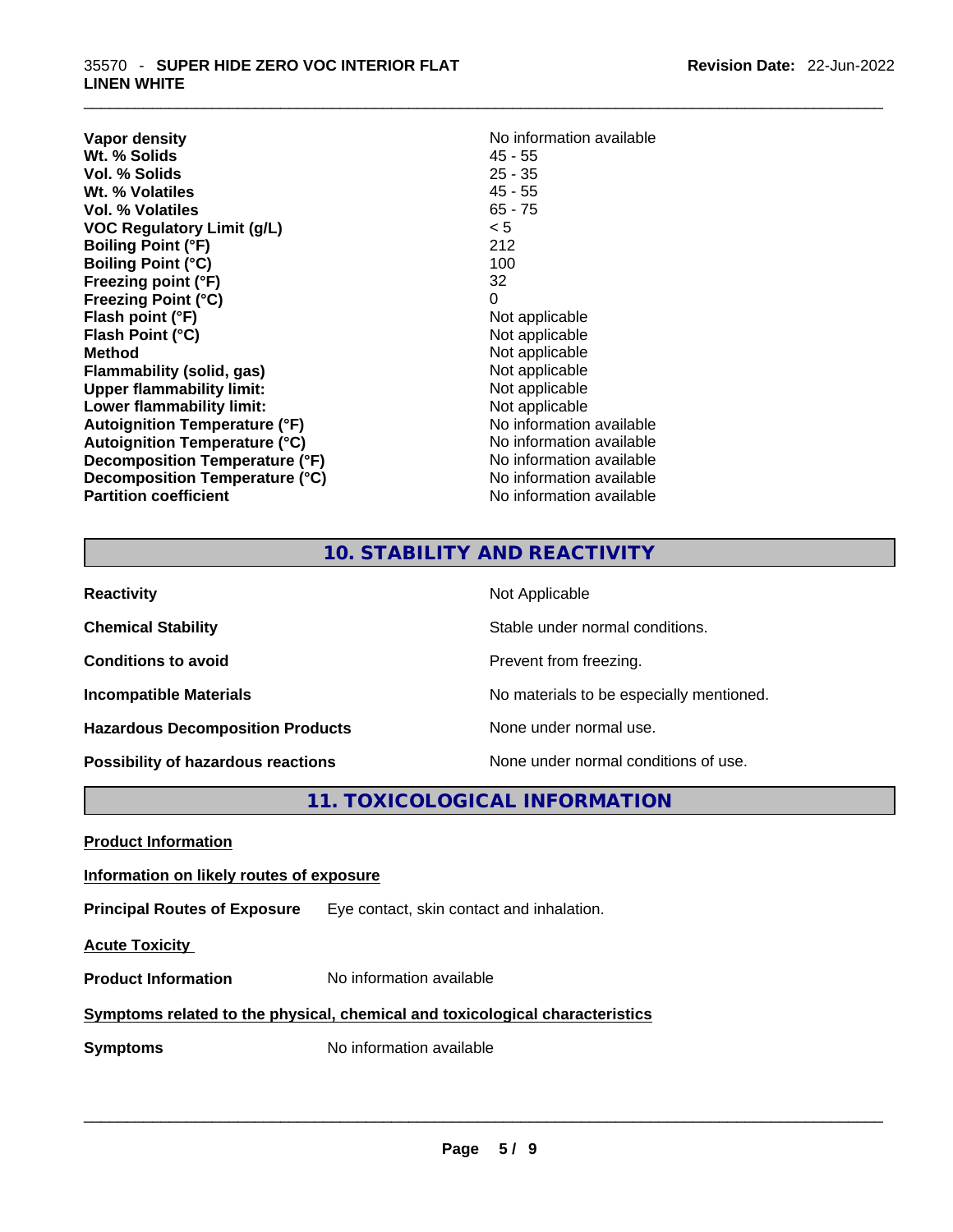### **Delayed and immediate effects as well as chronic effects from short and long-term exposure**

| Eye contact                     | May cause slight irritation.                                                      |
|---------------------------------|-----------------------------------------------------------------------------------|
| <b>Skin contact</b>             | Substance may cause slight skin irritation. Prolonged or repeated contact may dry |
|                                 | skin and cause irritation.                                                        |
| <b>Inhalation</b>               | May cause irritation of respiratory tract.                                        |
| Ingestion                       | Ingestion may cause gastrointestinal irritation, nausea, vomiting and diarrhea.   |
| <b>Sensitization</b>            | No information available                                                          |
| <b>Neurological Effects</b>     | No information available.                                                         |
| <b>Mutagenic Effects</b>        | No information available.                                                         |
| <b>Reproductive Effects</b>     | No information available.                                                         |
| <b>Developmental Effects</b>    | No information available.                                                         |
| <b>Target organ effects</b>     | No information available.                                                         |
| <b>STOT - single exposure</b>   | No information available.                                                         |
| <b>STOT - repeated exposure</b> | Causes damage to organs through prolonged or repeated exposure if inhaled.        |
| Other adverse effects           | No information available.                                                         |
| <b>Aspiration Hazard</b>        | No information available                                                          |
|                                 |                                                                                   |

#### **Numerical measures of toxicity**

**The following values are calculated based on chapter 3.1 of the GHS document**

| <b>ATEmix (oral)</b>   | 21429 mg/kg  |
|------------------------|--------------|
| <b>ATEmix (dermal)</b> | 141598 mg/kg |

#### **Component Information**

| Chemical name                  | Oral LD50             | Dermal LD50              | Inhalation LC50          |
|--------------------------------|-----------------------|--------------------------|--------------------------|
| Titanium dioxide<br>13463-67-7 | $> 10000$ mg/kg (Rat) | $\overline{\phantom{0}}$ |                          |
| Kaolin, calcined<br>92704-41-1 | $>$ 2000 mg/kg (Rat)  | $\overline{\phantom{0}}$ | $\overline{\phantom{0}}$ |

#### **Chronic Toxicity**

#### **Carcinogenicity**

*The information below indicates whether each agency has listed any ingredient as a carcinogen:.* 

| <b>Chemical name</b> | <b>IARC</b>          | <b>NTP</b>  | <b>OSHA</b> |
|----------------------|----------------------|-------------|-------------|
|                      | 2B - Possible Human  |             | Listed      |
| Titanium dioxide     | Carcinogen           |             |             |
|                      | 1 - Human Carcinogen | Known Human | Listed      |
| Silica, crystalline  |                      | Carcinogen  |             |

• Crystalline Silica has been determined to be carcinogenic to humans by IARC (1) when in respirable form. Risk of cancer depends on duration and level of inhalation exposure to spray mist or dust from sanding the dried paint.

• Although IARC has classified titanium dioxide as possibly carcinogenic to humans (2B), their summary concludes: "No significant exposure to titanium dioxide is thought to occur during the use of products in which titanium dioxide is bound to other materials, such as paint."

#### **Legend**

IARC - International Agency for Research on Cancer NTP - National Toxicity Program OSHA - Occupational Safety & Health Administration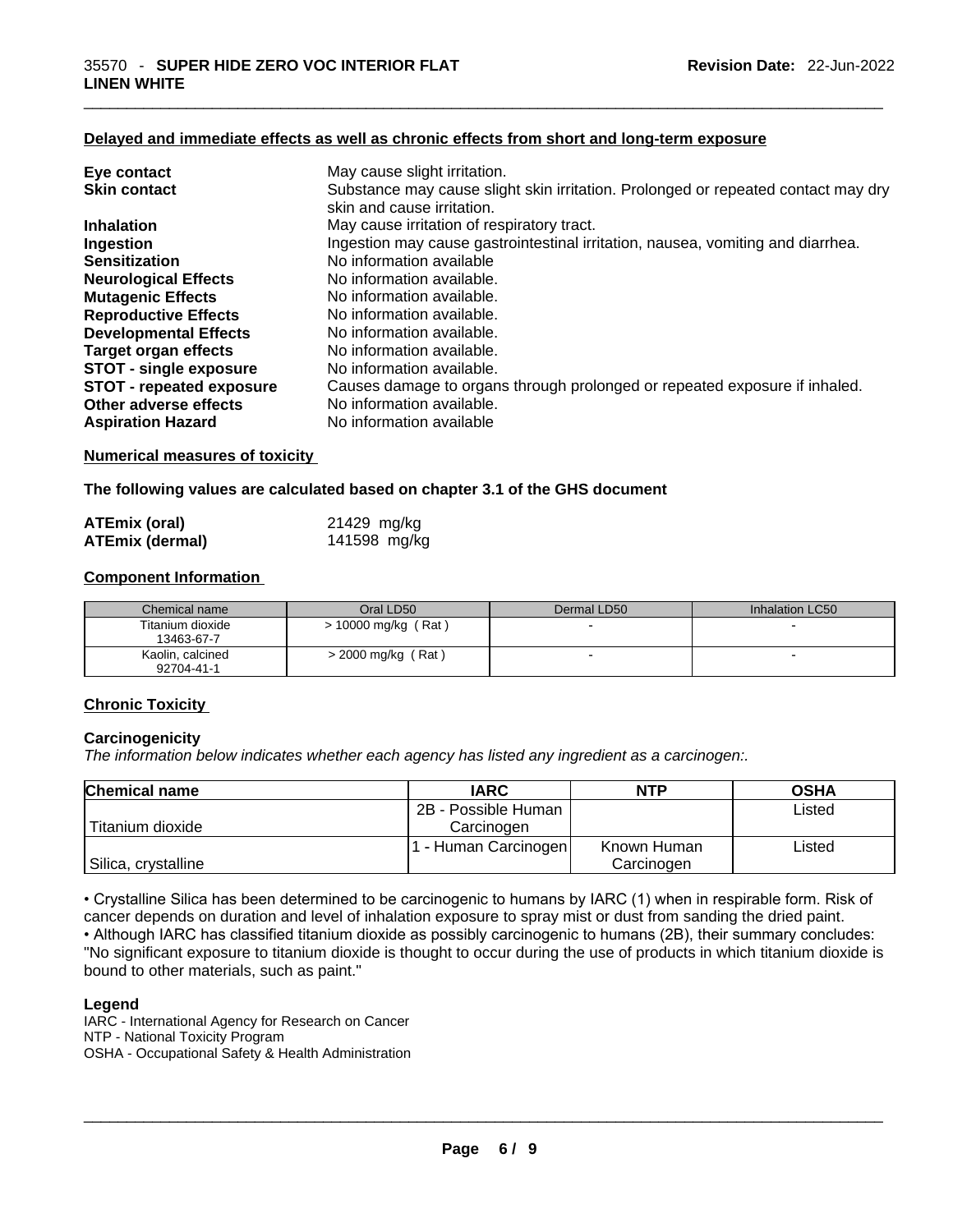# **12. ECOLOGICAL INFORMATION**

 $\_$  ,  $\_$  ,  $\_$  ,  $\_$  ,  $\_$  ,  $\_$  ,  $\_$  ,  $\_$  ,  $\_$  ,  $\_$  ,  $\_$  ,  $\_$  ,  $\_$  ,  $\_$  ,  $\_$  ,  $\_$  ,  $\_$  ,  $\_$  ,  $\_$  ,  $\_$  ,  $\_$  ,  $\_$  ,  $\_$  ,  $\_$  ,  $\_$  ,  $\_$  ,  $\_$  ,  $\_$  ,  $\_$  ,  $\_$  ,  $\_$  ,  $\_$  ,  $\_$  ,  $\_$  ,  $\_$  ,  $\_$  ,  $\_$  ,

## **Ecotoxicity Effects**

The environmental impact of this product has not been fully investigated.

## **Product Information**

#### **Acute Toxicity to Fish**

No information available

#### **Acute Toxicity to Aquatic Invertebrates**

No information available

### **Acute Toxicity to Aquatic Plants**

No information available

### **Persistence / Degradability**

No information available.

### **Bioaccumulation**

No information available.

#### **Mobility in Environmental Media**

No information available.

#### **Ozone**

No information available

## **Component Information**

#### **Acute Toxicity to Fish**

Titanium dioxide  $LC50:$  > 1000 mg/L (Fathead Minnow - 96 hr.)

#### **Acute Toxicity to Aquatic Invertebrates**

No information available

#### **Acute Toxicity to Aquatic Plants**

No information available

# **13. DISPOSAL CONSIDERATIONS**

#### **Waste Disposal Method** Dispose of in accordance with federal, state, and local regulations. Local requirements may vary, consult your sanitation department or state-designated environmental protection agency for more disposal options.

## **14. TRANSPORT INFORMATION**

**DOT** Not regulated  $\blacksquare$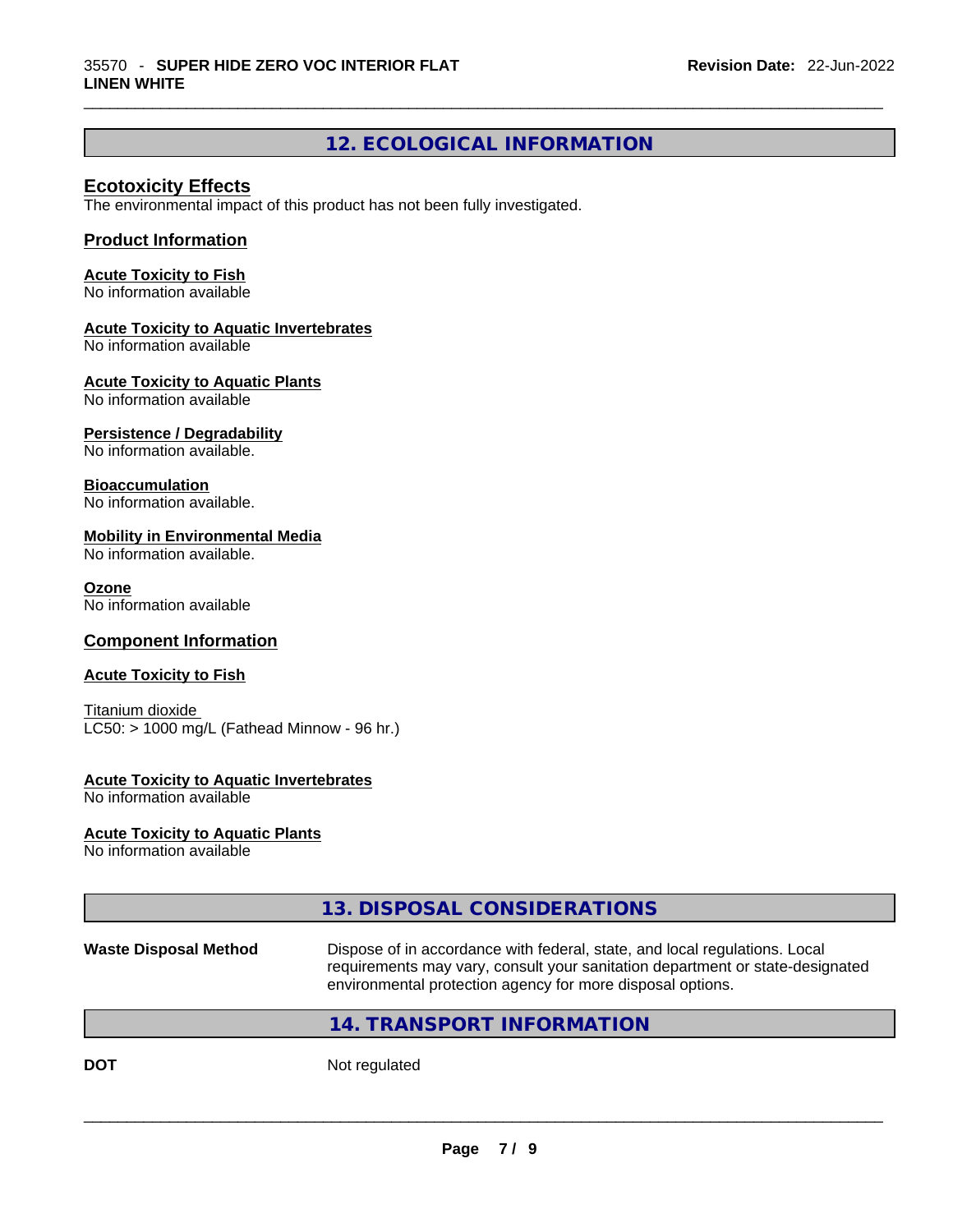| <b>ICAO/IATA</b>                                                                     | Not regulated                                                                          |
|--------------------------------------------------------------------------------------|----------------------------------------------------------------------------------------|
| <b>IMDG/IMO</b>                                                                      | Not regulated                                                                          |
|                                                                                      | 15. REGULATORY INFORMATION                                                             |
| <b>International Inventories</b><br><b>TSCA: United States</b><br><b>DSL: Canada</b> | Yes - All components are listed or exempt.                                             |
|                                                                                      | No - Not all of the components are listed.<br>One or more component is listed on NDSL. |
| <b>Federal Regulations</b>                                                           |                                                                                        |

 $\_$  ,  $\_$  ,  $\_$  ,  $\_$  ,  $\_$  ,  $\_$  ,  $\_$  ,  $\_$  ,  $\_$  ,  $\_$  ,  $\_$  ,  $\_$  ,  $\_$  ,  $\_$  ,  $\_$  ,  $\_$  ,  $\_$  ,  $\_$  ,  $\_$  ,  $\_$  ,  $\_$  ,  $\_$  ,  $\_$  ,  $\_$  ,  $\_$  ,  $\_$  ,  $\_$  ,  $\_$  ,  $\_$  ,  $\_$  ,  $\_$  ,  $\_$  ,  $\_$  ,  $\_$  ,  $\_$  ,  $\_$  ,  $\_$  ,

| SARA 311/312 hazardous categorization |                |
|---------------------------------------|----------------|
| Acute health hazard                   | Nο             |
| Chronic Health Hazard                 | Yes            |
| Fire hazard                           | N <sub>0</sub> |
| Sudden release of pressure hazard     | No             |
| Reactive Hazard                       | No             |

#### **SARA 313**

Section 313 of Title III of the Superfund Amendments and Reauthorization Act of 1986 (SARA). This product contains a chemical or chemicals which are subject to the reporting requirements of the Act and Title 40 of the Code of Federal Regulations, Part 372:

*None*

### **Clean Air Act,Section 112 Hazardous Air Pollutants (HAPs) (see 40 CFR 61)**

This product contains the following HAPs:

*None*

## **US State Regulations**

## **California Proposition 65**

**WARNING:** This product can expose you to chemicals including Titanium dioxide, which are known to the State of California to cause cancer, and Toluene which are known to the State of California to cause birth defects or other reproductive harm. For more information go to www.P65Warnings.ca.gov

#### **State Right-to-Know**

| $\sim$<br>----<br>.<br>∟n∈<br>юш<br>-- | Ma<br>אואס | New<br><b>Larcay</b> | .<br>нс |
|----------------------------------------|------------|----------------------|---------|
| imaetoni<br><b>SIOL</b><br>16          |            |                      |         |